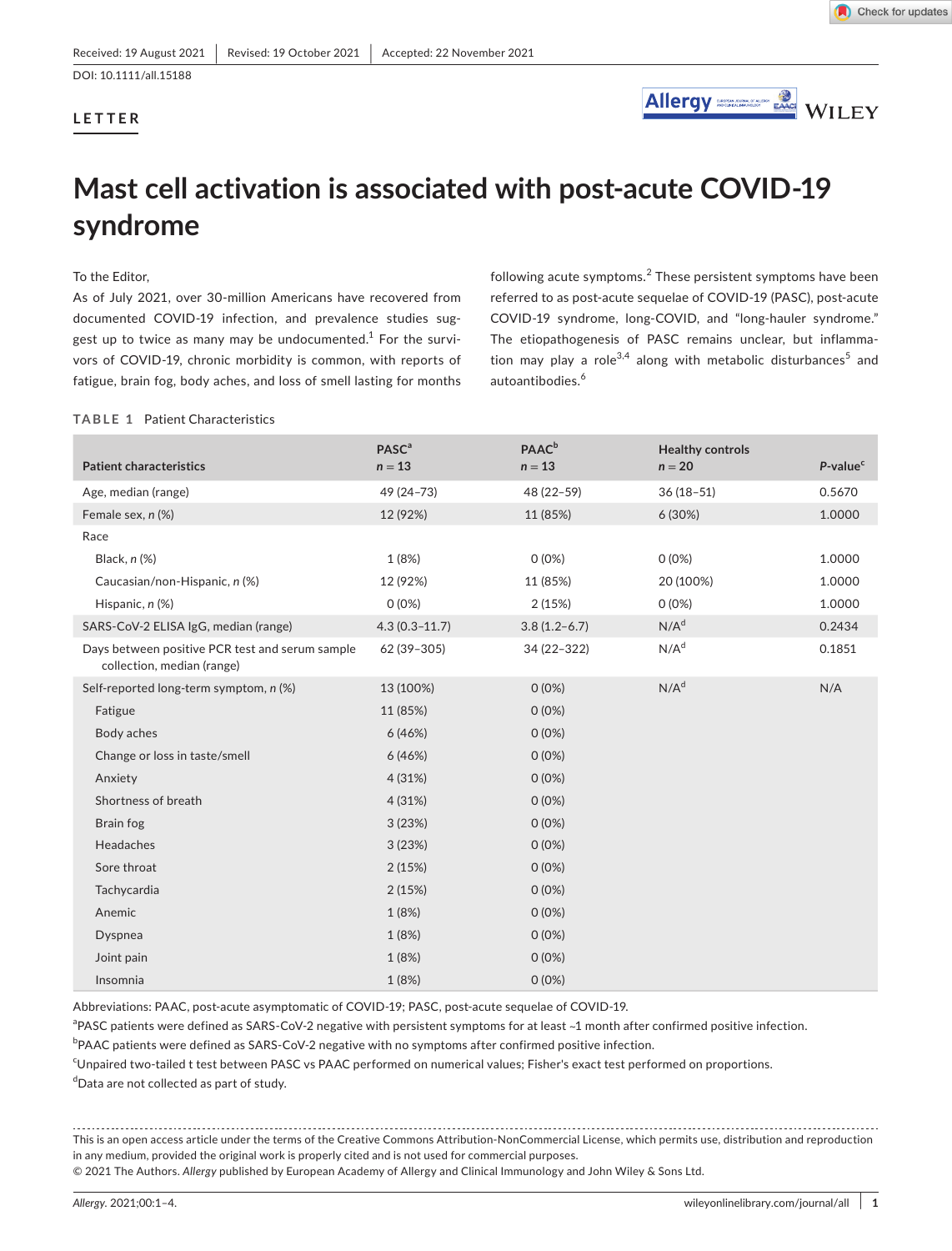

**FIGURE 1** PASC patient sera display a distinct profile of elevated inflammatory cytokines and mast cell-derived proteases. (A– B) Cytokines, chemokines, or mast cell-derived proteases in sera from symptomatic PASC (dark blue; *n* = 13), PAAC (light blue; *n* = 13), or control (gray; *n* = 19-20) groups. (C) Spearman correlations for levels of active tryptase, IL-6 and CXCL1 from panels A, B. (D) ROC curves for active tryptase, CPA3, and IL-6 using PASC versus PAAC and controls. (E–G) Levels of cytokines and mast cellderived proteases in sera from PASC patients (light blue; *n* = 13), acute COVID-19 patients (red; *n* = 19), or controls (gray; *n* = 19–20). \**P* < 0.05;\*\**P* < 0.01;\*\*\**P* < 0.001;\*\*\*\**P* < 0.0001; ns=not significant; PAAC, post-acute asymptomatic COVID-19; PASC, post-acute sequelae of COVID-19

Recently, our group and others identified evidence of mast cell (MC) activation in sera and lung tissue in patients with acute COVID-19 infection.<sup>7</sup> Whether this activation is persistent and contributes to the morbidity associated with PASC is unknown. To evaluate systemic inflammation and MC activation in PASC, we obtained

serum from 13 adults with symptomatic PASC and a history of positive RT-PCR for SARS-CoV-2 between 39 and 305 days prior to collection (Table 1). The most reported symptoms among PASC patients were fatigue (84%), body aches (46%), loss of taste/smell (46%), anxiety (31%), shortness of breath (31%), brain fog (23%), and headaches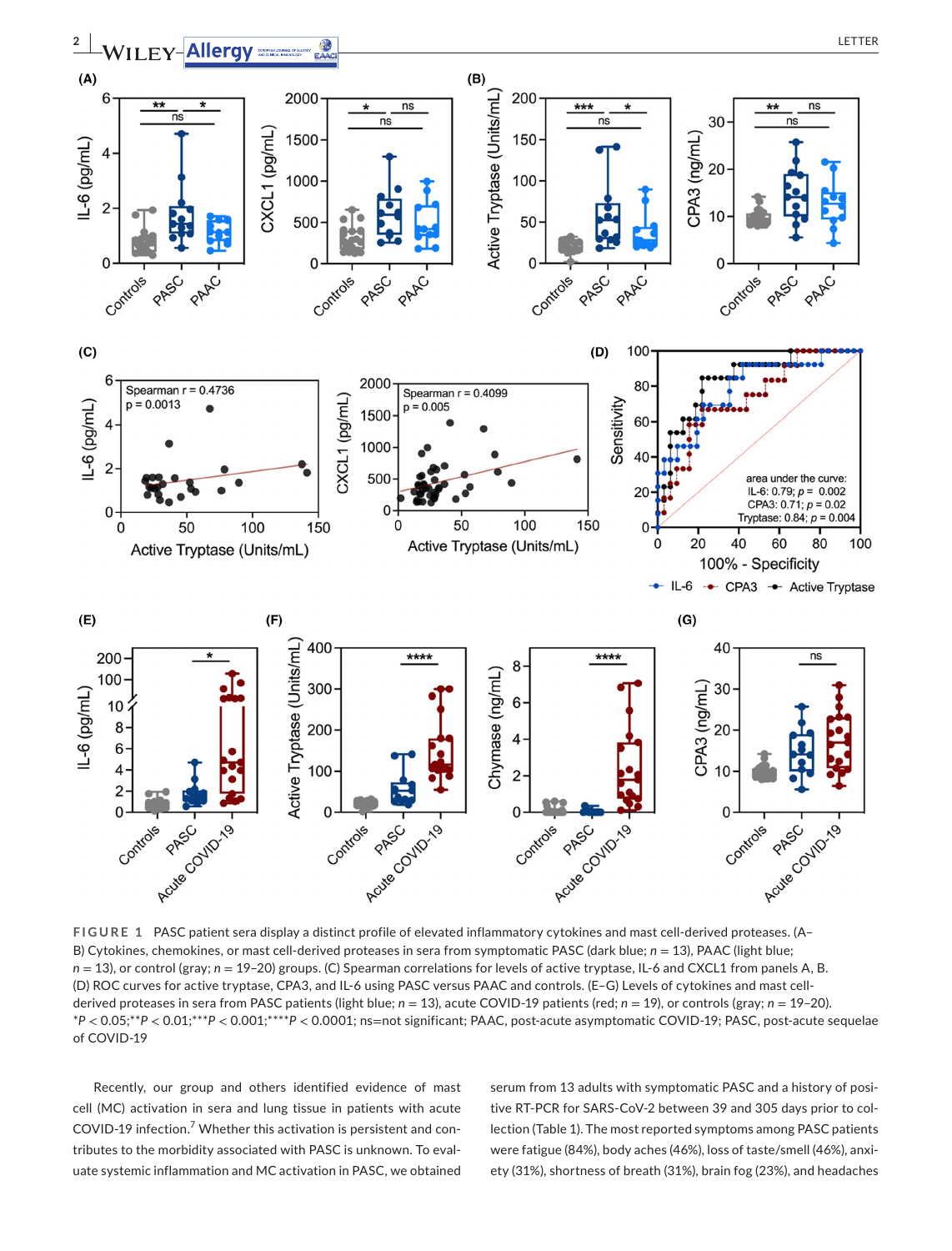(23%). To control for inflammatory mediators attributable to acute SARS-CoV-2 infection, we obtained serum from age-matched postacute asymptomatic COVID-19 (PAAC) patients with a history of positive RT-PCR for SARS-CoV-2 between 22 and 322 days prior to collection, as well as healthy controls (Table 1). We evaluated 11 mediators previously implicated in COVID-19 systemic inflammation.<sup>8</sup> Among the screened mediators, IL-6 and CXCL1 were significantly elevated in PASC sera compared to controls, whereas no significant difference was detected in PAAC sera relative to controls (Figure 1A). Notably, IL-6 levels were also significantly higher in sera from the PASC cohort compared to PAAC (Figure 1A). The following mediators showed no difference between PASC, PAAC, and control: IL-8, TNF, CCL2, CCL3, IL-17A, IL-33, and VEGF (Figure S1A–B). Next, we assessed levels of MC-derived proteases to evaluate MC activation. Active tryptase levels were significantly elevated in PASC sera compared to PAAC and heathy controls, highly suggestive of systemic MC activation (Figure 1B). Carboxypeptidase A3 (CPA3) levels were significantly elevated in PASC, but not PAAC sera compared to healthy controls (Figure 1B). In contrast, chymase levels were not significantly different across these populations (Figure S1C).

To determine whether the MC activation was associated with elevated IL-6 and CXCL1, we performed correlation analyses using sera levels of MC proteases from PASC, PAAC, and controls. Active tryptase levels showed a weak but significant correlation with both IL-6 and CXCL1 levels, whereas CPA3 levels demonstrated modest association (Figure 1C, Figure S1D). To assess the utility of serum IL-6 along with MC proteases as a diagnostic test for PASC, we assessed receiver operating characteristics for the outcome of PASC vs. PAAC + control. Notably, the active tryptase level was superior with an area under the curve of 0.84 (Figure 1D).

To further characterize the inflammatory profile identified in PASC patient sera, we compared cytokine, chemokine, and MC protease levels against sera from a previously published cohort of acute COVID-19 patients.<sup>7</sup> Sera from symptomatic PASC patients displayed significantly reduced inflammatory cytokines and chemokines compared to sera from acute COVID-19 patients (Figure 1E, Figure S2). Levels of active tryptase and chymase were also significantly lower in PASC patients compared to acute COVID-19 patients (Figure 1F). Notably, CPA3 levels in the serum were not significantly different between PASC and acute COVID-19 patients (Figure 1G), suggesting CPA3 levels may remain similarly elevated post-acute infection.

Taken together, our findings support a potential role for immune dysfunction associated with MC activation in a subgroup of patients with PASC. Findings from this study also suggest that MCs are differentially activated in acute SARS-CoV-2 infection compared to PASC. Additional studies are needed to determine if these differences are based on distinct populations of activated MCs or local environmental cues. Interestingly, IL-6 has been shown to increase MC proliferation and induce a more reactive phenotype $^{\circ}$  providing a possible link between elevated IL-6 levels and MC activation in PASC. While it remains unclear if MC activation is causative in PASC or simply a consequence, larger longitudinal studies to validate our findings and assess the natural history are critical. Additional limitations

of our study include using unmatched healthy controls and lack of medical history from PASC and PAAC patients. Importantly, our findings highlight MCs as potential therapeutic targets for patients with PASC, which could be targeted with agents that (1) reduce MCderived mediators,  $^{10}$  (2) engage inhibitory receptors,  $^{11}$  or (3) attenuate inflammation.12

### **KEYWORDS**

mast cells, COVID, inflammation, innate immunity, long covid

### **FUNDING INFORMATION**

Allakos, Inc

#### **ACKNOWLEDGEMENTS**

Professional writing and editing support was provided by Jocelyn Hybiske, PhD, an independent consultant, funded by Allakos. We thank Drs. Julia Schanin and Wouter Korver for their critical review.

#### **CONFLICT OF INTEREST**

J.B.W. provides medical advisory consulting for Allakos, Inc. regarding the use of lirentelimab with eosinophilic gastrointestinal diseases. J.B.W. is not employed by Allakos, Inc. and does not hold stock or stock options, and did not receive consulting fees from Allakos, Inc. for this manuscript; M.B., A.W., A.P.K., and B.A.Y. are employees of and hold stock or stock options in Allakos, Inc.

> Joshua B. Wechsler<sup>1</sup> Melina Butuci<sup>2</sup> Alan Wong<sup>2</sup> Amol P. Kamboi<sup>[2](https://orcid.org/0000-0003-3611-7326)</sup> Bradford A. Youngblood<sup>2</sup>

1 *Northwestern University Feinberg School of Medicine, Chicago, Illinois, USA* <sup>2</sup>*Allakos, Inc., Redwood City, California, USA*

#### **Correspondence**

Bradford A. Youngblood, Allakos, Inc., Redwood City, CA, USA. Email: [byoungblood@allakos.com](mailto:byoungblood@allakos.com)

#### **ORCID**

*Amol P. Kambo[j](https://orcid.org/0000-0003-3611-7326)* <https://orcid.org/0000-0003-3611-7326>

#### **REFERENCES**

- 1. Demonbreun AR, McDade TW, Pesce L, et al. Patterns and persistence of SARS-CoV-2 IgG antibodies in Chicago to monitor COVID-19 exposure. *JCI Insight*. 2021;6(9). [10.1172/jci.insig](https://doi.org/10.1172/jci.insight.146148) [ht.146148](https://doi.org/10.1172/jci.insight.146148)
- 2. Sudre CH, Murray B, Varsavsky T, et al. Attributes and predictors of long COVID. *Nat Med*. 2021;27(4):626-631. [10.1038/s41591-021-](https://doi.org/10.1038/s41591-021-01292-y) [01292-y](https://doi.org/10.1038/s41591-021-01292-y)
- 3. Doykov I, Hallqvist J, Gilmour KC, Grandjean L, Mills K, Heywood WE. 'The long tail of Covid-19' - The detection of a prolonged